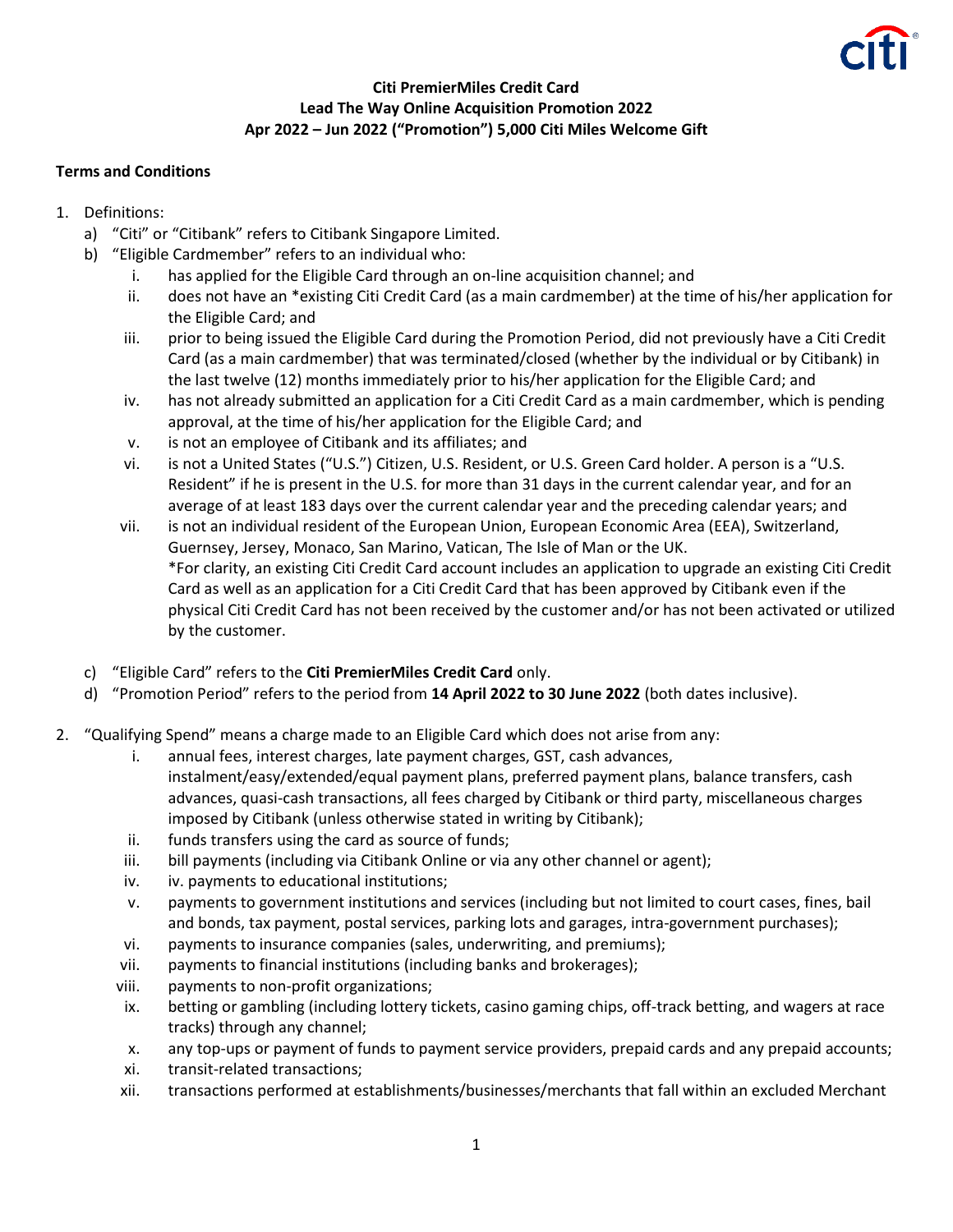

Category or a merchant that has been excluded by the bank, as sent out in www.citibank.com.sg/rwdexcl (this list of excluded Merchant Categories or merchants may be updated from time to time at our discretion and Eligible Cardmembers shall refer to this list for any updates)

- 3. "Qualifying Period" refers to the period starting from the Eligible Card approval date to the **end of that calendar month** ("First Month") and, **two full calendar months** immediately after the end of that First Month. Example: if the Eligible Card is approved on 14 April 2022, the Qualifying Period will be from 14 April 2022 (i.e. card approval date) to 30 June 2022 (i.e. **two** full calendar months starting from April), both dates inclusive.
- 4. By participating in this Promotion, the Eligible Cardmember authorizes Citibank to send Short Message Service ("SMS") notifications pertaining to the Promotion to him/her.
- 5. An Eligible Cardmember who meets all of the conditions below will qualify to receive **the Citi Miles** ("Welcome Gift") set out below:
	- i. applies for the Eligible Card within the Promotion Period via an online application (an online application is an application made via Citibank's online application platform or such other online platforms through which an application may be made); and
	- ii. the application for the Eligible Card must be approved and successfully opened within 30 days from the date of application.
	- iii. Spends S\$800 Qualifying Spend using the Eligible Card successfully opened during the Qualifying Period. The 5,000 Citi Miles will be credited as follows:

| <b>Condition</b>                       | <b>Crediting of Bonus Citi Miles</b>                                                                        |
|----------------------------------------|-------------------------------------------------------------------------------------------------------------|
| Meet Qualifying Spend amount of S\$800 | 5,000 Citi Miles will be credited within three (3) months<br>from meeting Qualifying Spend amount of S\$800 |
| <b>Total Bonus Citi Miles</b>          | 5,000 Citi Miles                                                                                            |

- 6. The **Bonus Citi Miles** will be credited to the Eligible Card **within three (3) calendar months** from the end of the Qualifying Period given that all the conditions in Clause (5) have been satisfied.
- 7. In the event that the Eligible Cardmember's Eligible Card is not activated, inactive, terminated or closed (whether by the individual or by Citibank) prior to the date of crediting the **Bonus Citi Miles**, Citibank reserves the right to forfeit the **Bonus Citi Miles**.
- 8. An Eligible Cardmember whose Eligible Card is not in good standing or is otherwise closed/terminated and/or suspended (whether closed/terminated/suspended by the Eligible Cardmember or Citibank or for any reason whatsoever) at any time before the fulfilment of the **Welcome Gift** will not be entitled to receive any **Welcome Gift** on or after the date on which the Eligible Card is closed/suspended/terminated.
- 9. In the event that the Eligible Cardmember has accumulated the Qualifying Spend on his/her Eligible Card within the Qualifying Period, but has some of his/her transactions made during the Qualifying Period reversed/refunded/rejected, Citibank reserves the right to forfeit/clawback the **Welcome Gift**.